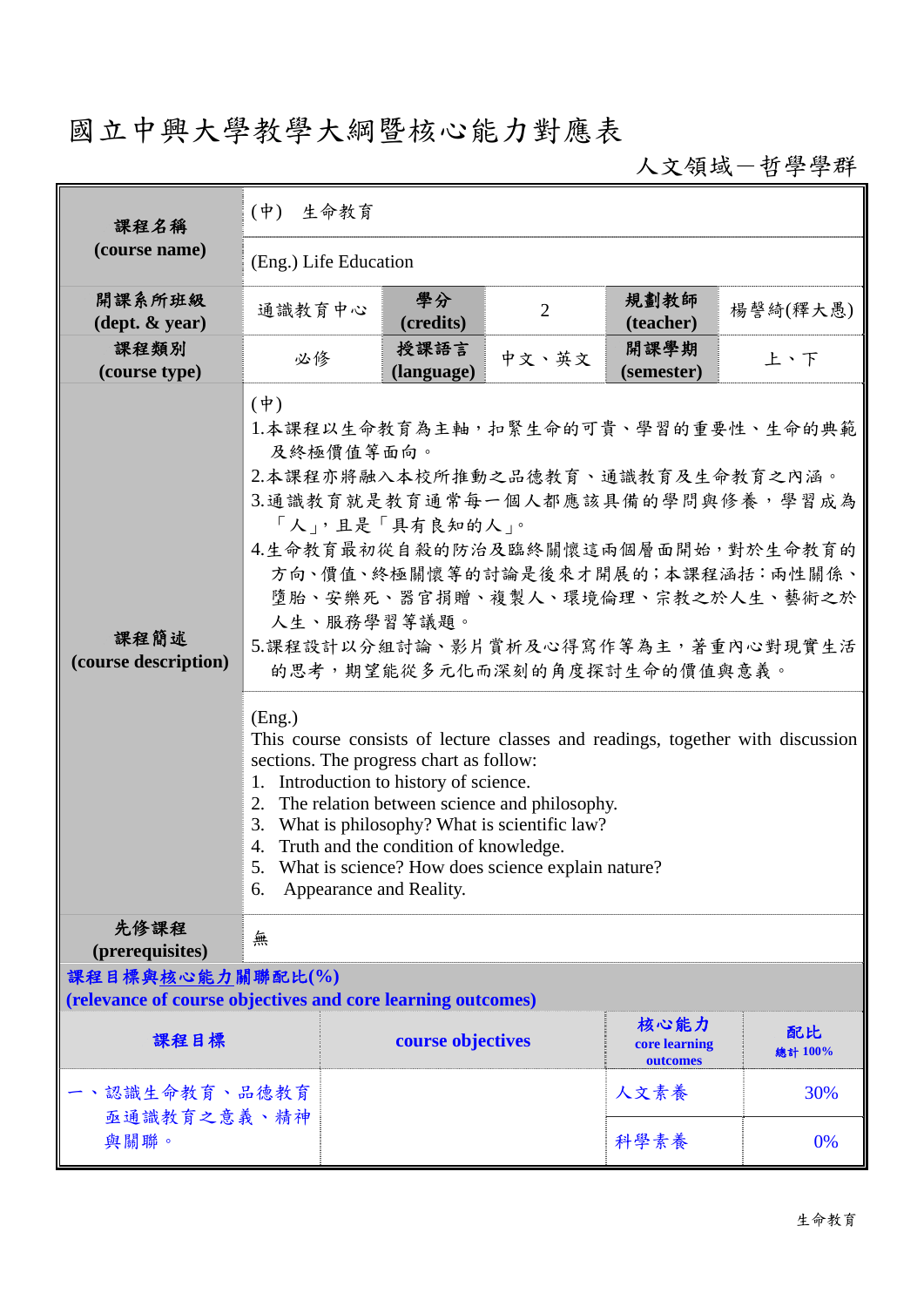| 二、從學習中思惟乃至建構自<br>身生命教育之價值與方<br>向。<br>三、從身心靈角度契入生命教      |                |                                                                              |                                        | 溝通能力 | 10% |  |  |  |
|---------------------------------------------------------|----------------|------------------------------------------------------------------------------|----------------------------------------|------|-----|--|--|--|
|                                                         |                |                                                                              |                                        | 創新能力 | 0%  |  |  |  |
|                                                         |                | 育之價值。                                                                        | 國際視野                                   | 0%   |     |  |  |  |
|                                                         |                |                                                                              | 社會關懷                                   | 60%  |     |  |  |  |
| 課程目標之教學方法與評量方法                                          |                |                                                                              |                                        |      |     |  |  |  |
| (teaching and assessment methods for course objectives) |                |                                                                              |                                        |      |     |  |  |  |
| 教學方法 (teaching methods)                                 |                |                                                                              | 學習評量方式 (evaluation)                    |      |     |  |  |  |
| 講授<br>討論<br>專題探討                                        |                |                                                                              | 期中考 30%<br>期末考 30%<br>平時成績 (包括出缺席) 40% |      |     |  |  |  |
|                                                         |                | 授課內容(單元名稱與內容、習作 / 考試進度、備註)<br>(course content and homework / tests schedule) |                                        |      |     |  |  |  |
|                                                         | 週次             | 授<br>課                                                                       | 大                                      | 綱    |     |  |  |  |
|                                                         | $\mathbf{1}$   | 導論:生命教育的理念與實施                                                                |                                        |      |     |  |  |  |
|                                                         | 2              | Who am I? What am I?                                                         |                                        |      |     |  |  |  |
|                                                         | 3              | 「生」的意義、「命」的內涵                                                                |                                        |      |     |  |  |  |
|                                                         | $\overline{4}$ | 「愛」的表達與溝通--家庭中的「我」與「家人」                                                      |                                        |      |     |  |  |  |
|                                                         | $\mathfrak{S}$ | 我的「墓誌銘」書寫(人生價值的探索)                                                           |                                        |      |     |  |  |  |
|                                                         | 6              | 生命歷程與任務(生命教育典範)                                                              |                                        |      |     |  |  |  |
|                                                         | 7              | 與「生命」相關的影片教育                                                                 |                                        |      |     |  |  |  |
|                                                         | 8              | 「愛」的延展與實踐--環境倫理(科技與人文、環保意識)                                                  |                                        |      |     |  |  |  |
|                                                         | 9              | 期中考週                                                                         |                                        |      |     |  |  |  |
|                                                         | 10             | 「愛」的責任與義務--兩性關係 I (性別差異、同性戀、異性戀、雙性戀的責任、義<br>務與風險)                            |                                        |      |     |  |  |  |
|                                                         | 11             | 「愛」的責任與義務--兩性關係Ⅱ(包括:愛情、墮胎)                                                   |                                        |      |     |  |  |  |
|                                                         | 12             | 「生」的尊重與「死」的尊嚴I(包括:自殺、安樂死)                                                    |                                        |      |     |  |  |  |
|                                                         | 13             | 「生」的尊重與「死」的尊嚴Ⅱ(包括:器官捐贈、複製人)                                                  |                                        |      |     |  |  |  |
|                                                         | 14             | 人與「超越界」的對話(宗教之於人生的意義)                                                        |                                        |      |     |  |  |  |
|                                                         | 15             | 文學&藝術中的「生命」旋律 I                                                              |                                        |      |     |  |  |  |
|                                                         | 16             | 文學&藝術中的「生命」旋律Ⅱ                                                               |                                        |      |     |  |  |  |